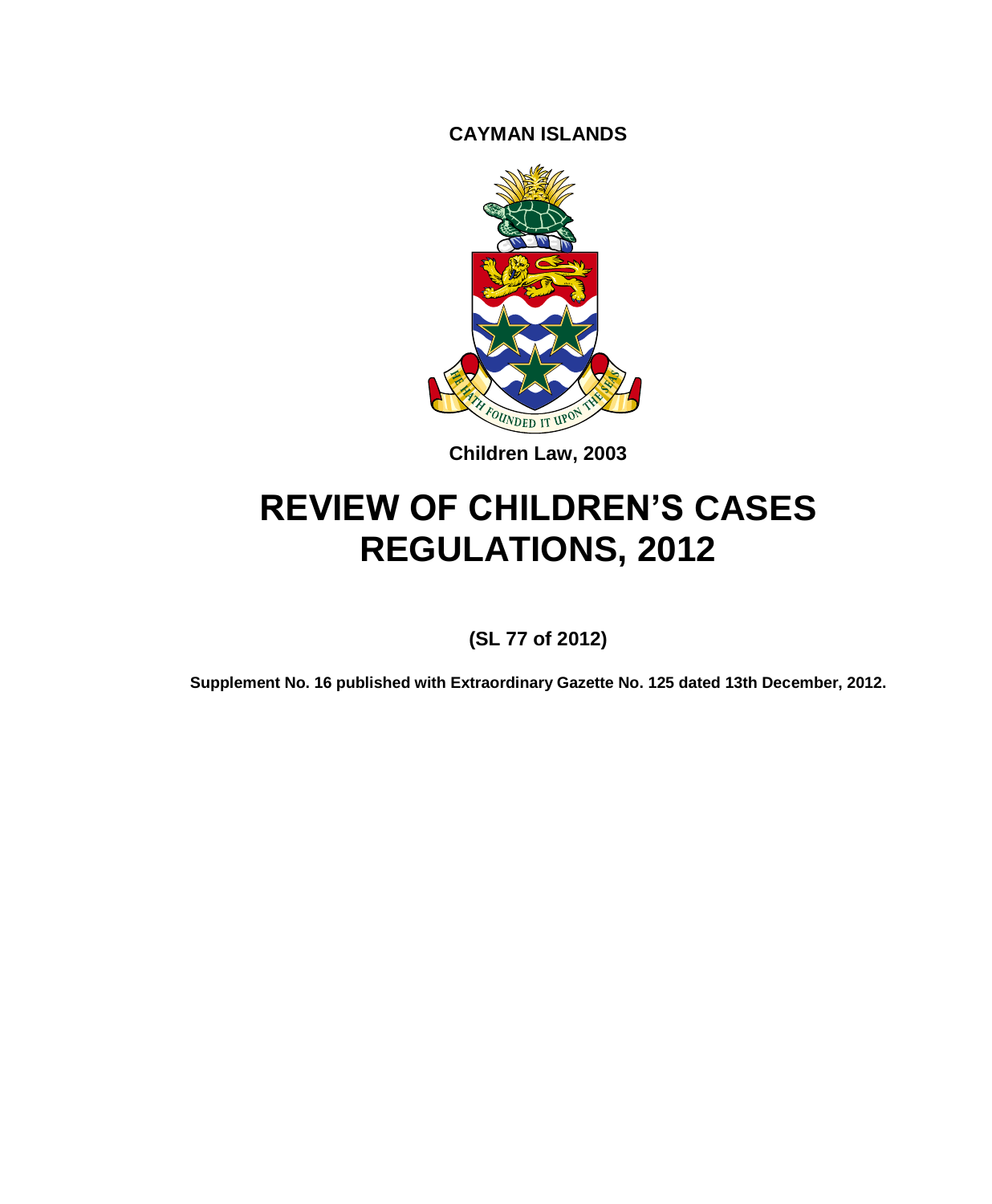# **PUBLISHING DETAILS**

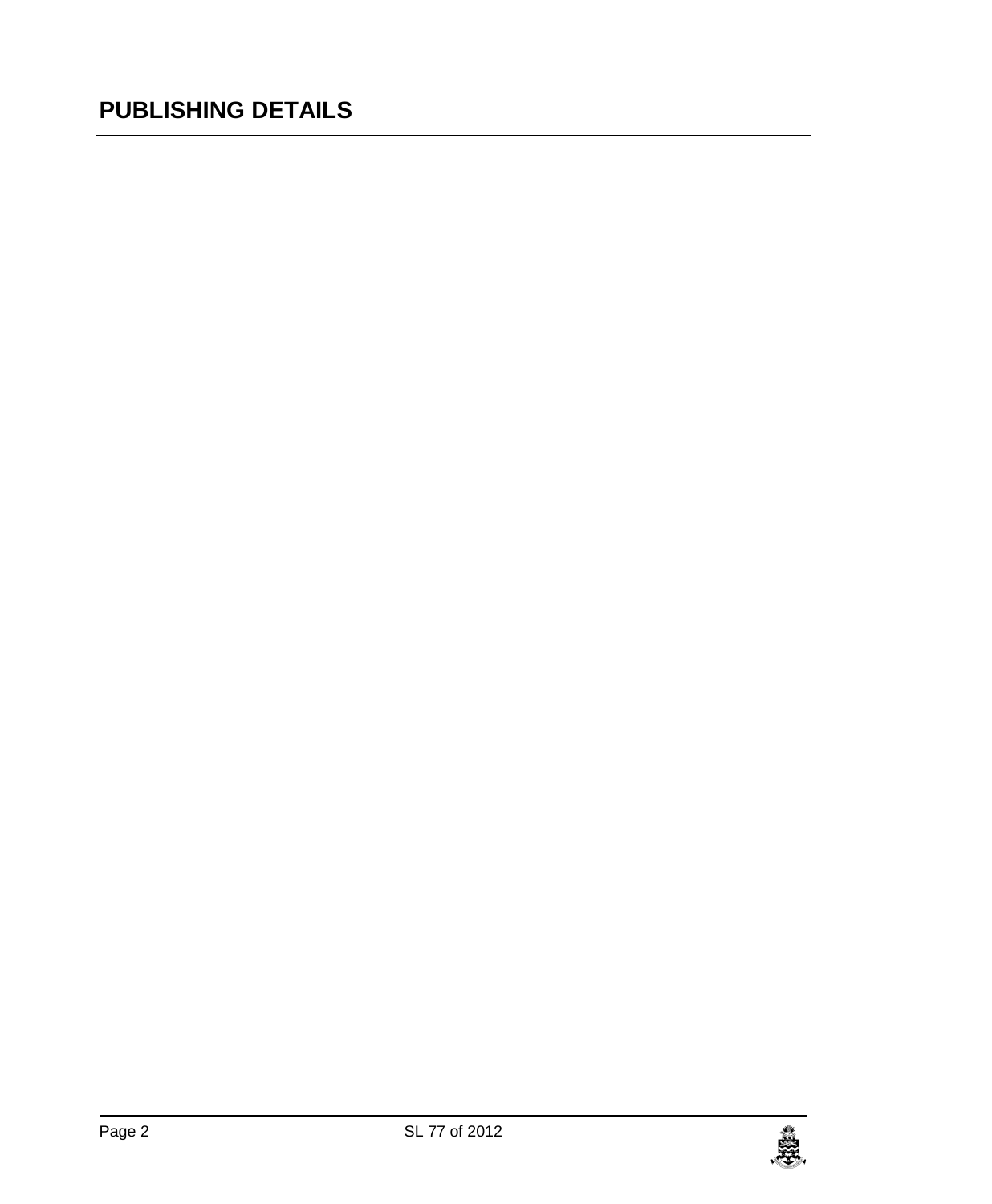#### **CAYMAN ISLANDS**



**Children Law, 2003**

# **REVIEW OF CHILDREN'S CASES REGULATIONS, 2012**

**(SL 77 of 2012)**

# **Arrangement of Regulations**

| Regulation                                                              |  | Page |
|-------------------------------------------------------------------------|--|------|
| 1.                                                                      |  |      |
| 2.                                                                      |  |      |
| 3.                                                                      |  |      |
| 4.                                                                      |  |      |
| 5.                                                                      |  |      |
| 6.                                                                      |  |      |
| 7.                                                                      |  |      |
| 8.                                                                      |  |      |
| 9.                                                                      |  |      |
| 10.                                                                     |  |      |
| 11.                                                                     |  |      |
| <b>SCHEDULE 1</b>                                                       |  | 9    |
| <b>ELEMENTS TO BE INCLUDED IN REVIEW</b>                                |  | 9    |
| <b>SCHEDULE 2</b>                                                       |  | 10   |
| <b>GENERAL CONSIDERATIONS TO WHICH THE DEPARTMENT IS TO HAVE REGARD</b> |  | 10   |
| <b>SCHEDULE 3</b>                                                       |  | 11   |
| <b>HEALTH CONSIDERATIONS TO WHICH THE DEPARTMENT IS TO HAVE REGARD</b>  |  | 11   |

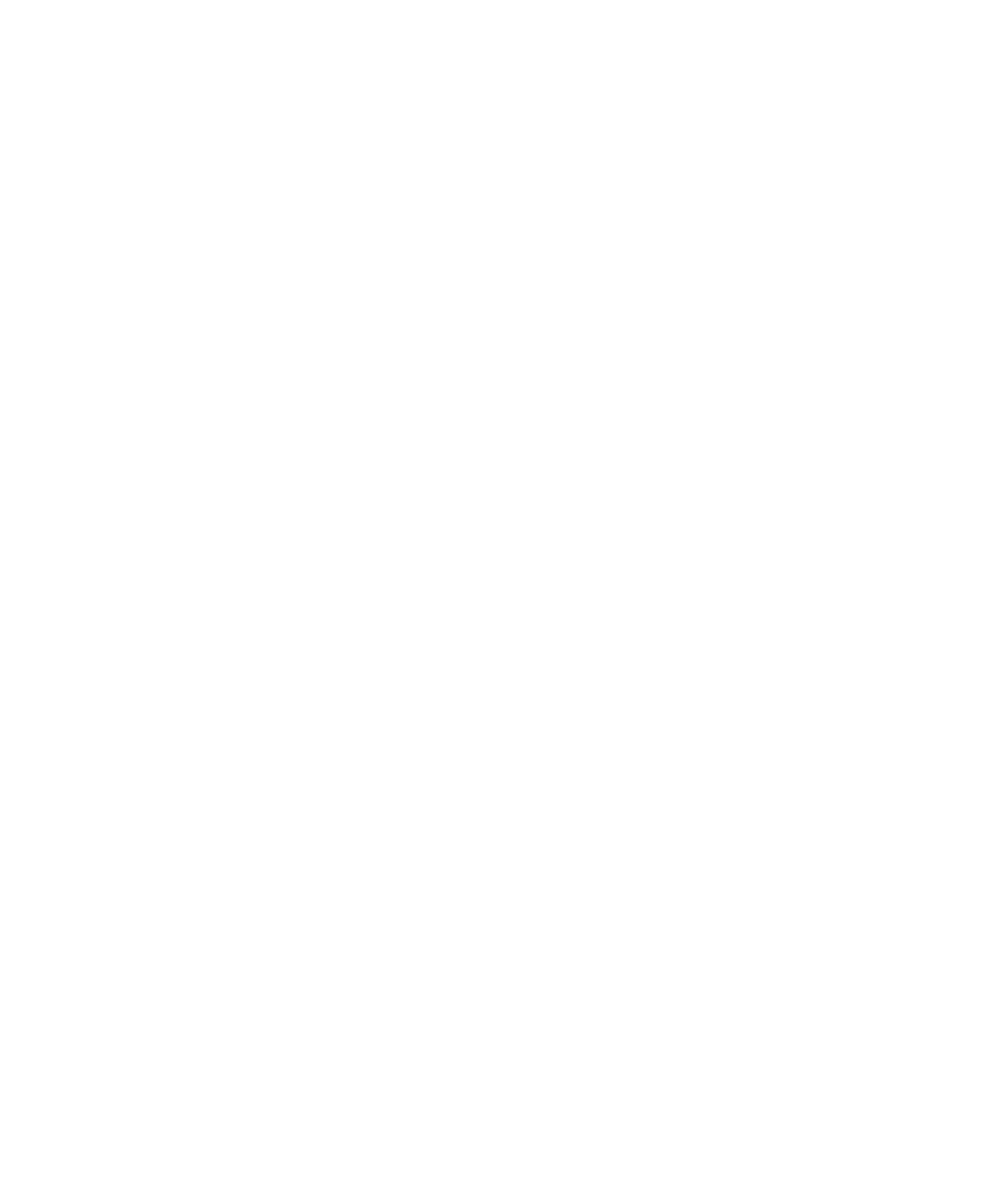## **CAYMAN ISLANDS**



# **REVIEW OF CHILDREN'S CASES REGULATIONS, 2012**

# **(SL 77 of 2012)**

The Governor in Cabinet, in exercise of the powers conferred by section 28(1) and (2) of the Children Law, 2003, hereby makes the following Regulations —

#### <span id="page-4-0"></span>**1. Citation**

**1**. These Regulations may be cited as the Review of Children's Cases Regulations, 2012.

#### <span id="page-4-1"></span>**2. Definitions**

**2**. In these Regulations —

"independent visitor" means an independent visitor appointed under paragraph 14 of Schedule 2 to the Law; and

"**Law**" means the *Children Law, 2003*.

#### <span id="page-4-2"></span>**3. Time when cases are to be reviewed**

- **3**. (1) Within four weeks of the date upon which a child begins to be looked after or provided with accommodation by the Department, the Department shall review that child's case.
	- (2) The Department shall conduct a second review not more than three months after the first and thereafter subsequent reviews shall be conducted not more than six months after the date of the previous review.

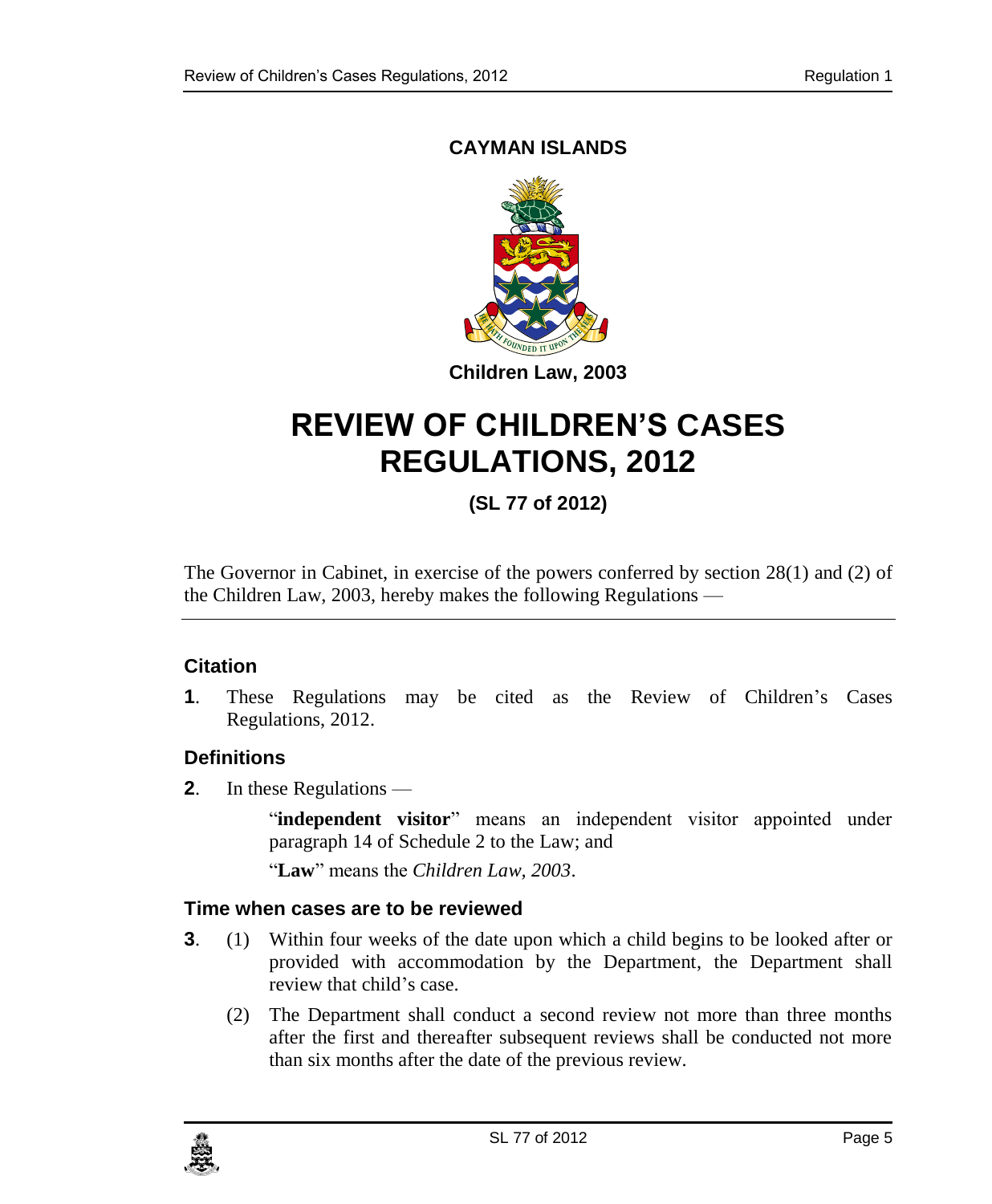#### <span id="page-5-0"></span>**4. Manner in which cases are to be reviewed**

- **4**. (1) The Department shall set out in writing the arrangements governing the manner in which the case of each child shall be reviewed and shall, in writing, notify those persons specified in regulation 7(1) of the arrangements.
	- (2) The Department shall appoint one of its officers to coordinate all aspects of the review.
	- (3) The manner in which each case is reviewed shall, so far as practicable, include the elements specified in Schedule 1.
	- (4) Nothing in these Regulations shall prevent the carrying out of any other review, assessment or consideration required under the Law at the same time as the review under these Regulations is being conducted.

#### <span id="page-5-1"></span>**5. Considerations to which the Department is to have regard**

**5**. The considerations to which the Department is to have regard in reviewing each case are the general considerations specified in Schedule 2 and the considerations concerning the health of the child specified in Schedule 3.

#### <span id="page-5-2"></span>**6. Health reviews**

- **6**. (1) The Department shall request one of its officers to make arrangements for a child under its care to be examined by a registered medical practitioner and for a written assessment on the state of health of the child to be prepared —
	- (a) at least once in every six months before the child's second birthday; and
	- (b) at least once in every period of twelve months after the child's second birthday.
	- (2) The Department shall require that the officer who conducted the assessment prepare a written report which addresses the matters listed in Schedule 3.

#### <span id="page-5-3"></span>**7. Consultation, participation and notification**

- **7**. (1) The Department, before conducting any review, shall, unless it is not reasonably practicable to do so, seek and consider the views of —
	- (a) the child;
	- (b) his parents;
	- (c) any person who is not a parent of the child but who has parental responsibility for him; and
	- (d) any other person whose views the Department considers to be relevant,

including, in particular, the views of those persons in relation to any particular matter which is to be considered in the course of the review.

(2) The Department shall, so far as is reasonably practicable, involve the persons whose views are sought under paragraph (1) in the review and, where the

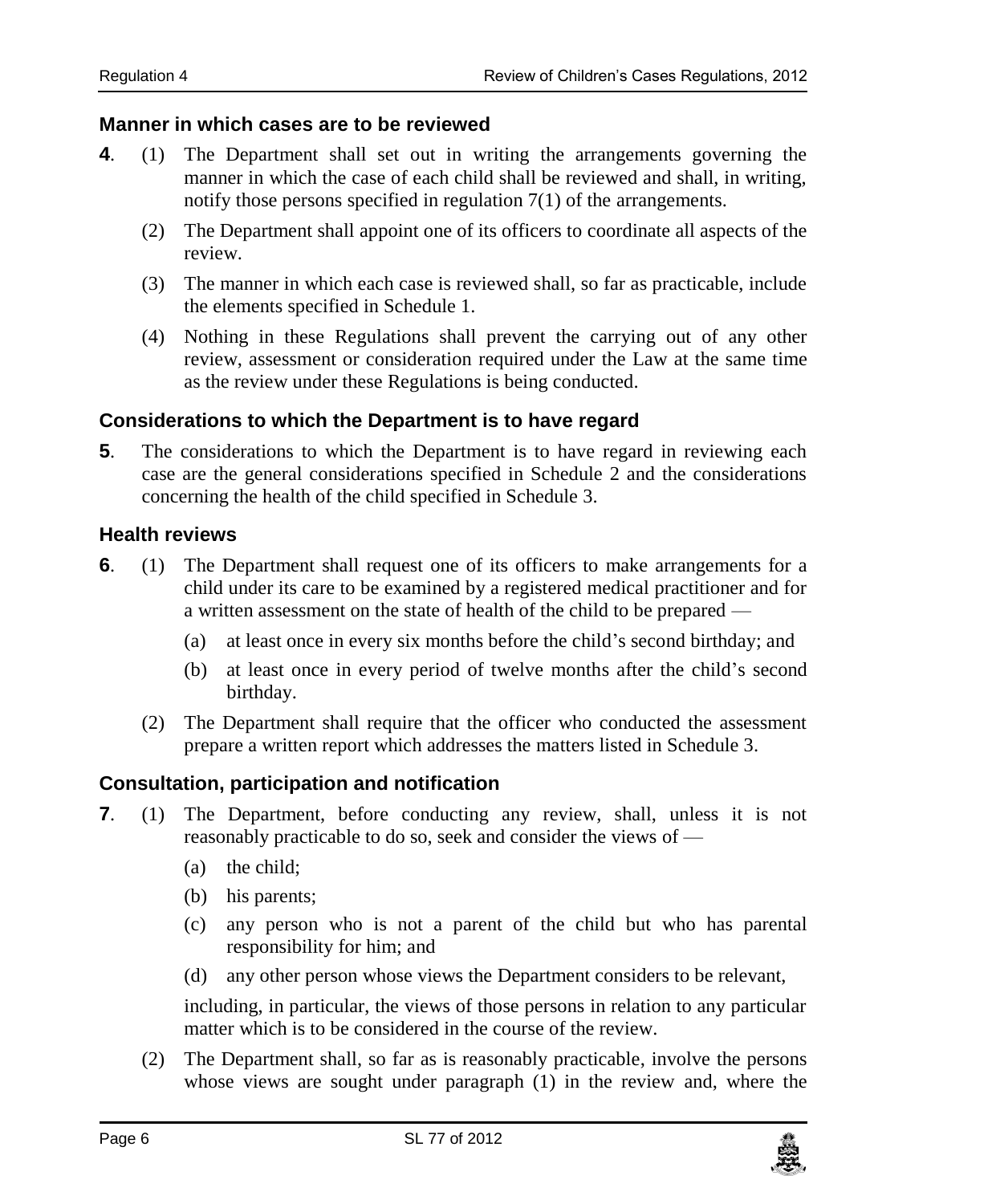Department considers it appropriate, request the attendance of those persons at part or all of any aspect of the review of that case.

- (3) The Department shall, so far as is reasonably practicable, provide written details of the result of the review and of any decision taken by the Department in consequence of the review to —
	- (a) the child;
	- (b) his parent;
	- (c) any person who has parental responsibility for the child; and
	- (d) any other person whom it considers ought to be notified.

#### <span id="page-6-0"></span>**8. Arrangements for implementation of decisions arising out of reviews**

**8**. The Department shall make arrangements for the implementation of any decision which the Department proposes to make in the course, or as a result, of the review of a child's case.

#### <span id="page-6-1"></span>**9. Monitoring arrangements**

**9**. The Department shall monitor the arrangements which it has made with a view to ensuring that it complies with these Regulations.

#### <span id="page-6-2"></span>**10. Recording of review information**

- **10**. The Department shall ensure that
	- (a) information obtained in respect of the review of a child's case;
	- (b) details of the proceedings at any meeting arranged by the Department at which the child's case is considered in connection with any aspect of the review of that case; and
	- (c) details of any decisions made in the course of or as a result of the review,

are recorded in writing.

#### <span id="page-6-3"></span>**11. Application of Regulations to short periods of care**

- **11**. (1) These Regulations also apply to cases in which a child is looked after or provided with accommodation by the Department for a series of short periods where the following conditions are satisfied —
	- (a) all the periods are included within a period which does not exceed one year;
	- (b) no single period is for a duration of more than four weeks; and
	- (c) the total duration of the period does not exceed ninety days.
	- (2) The cases specified in paragraph (1) may be treated as a single case of a child being looked after or provided with accommodation by the Department for the purpose of these Regulations.

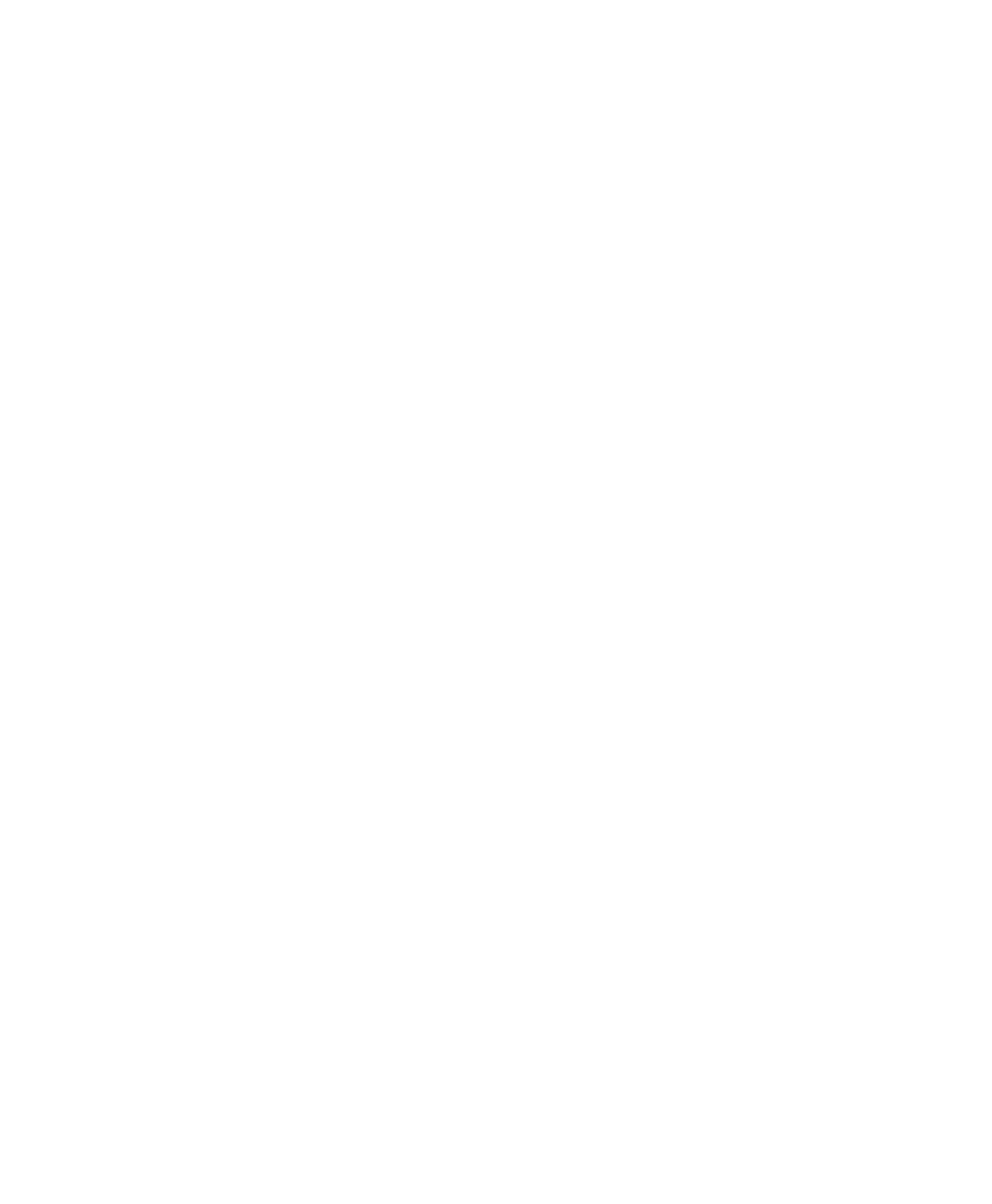# <span id="page-8-0"></span>**SCHEDULE 1**

(Regulation 4(3))

## **ELEMENTS TO BE INCLUDED IN REVIEW**

- <span id="page-8-1"></span>1. The arrangements for looking after the child and any relevant change in the child's circumstances.
- 2. The name and address of any person whose views should be taken into account in the course of the review.
- 3. Making the necessary preparations and providing any relevant information to the participants in any meeting of the Department which considers the child's case in connection with any aspect of the review.
- 4. Initiating meetings of relevant personnel of the Department and other relevant persons to consider the review of the child's case.
- 5. Explaining to the child any steps which he may take under the Law including, where appropriate -
	- (a) his right to apply, with leave, for a section 10 order;
	- (b) where he is in care, his right to apply for the discharge of the care order; and
	- (c) the availability of the procedure established under the Law for considering representations.
- 6. Making decisions or taking steps following decisions arising out of or resulting from a review.

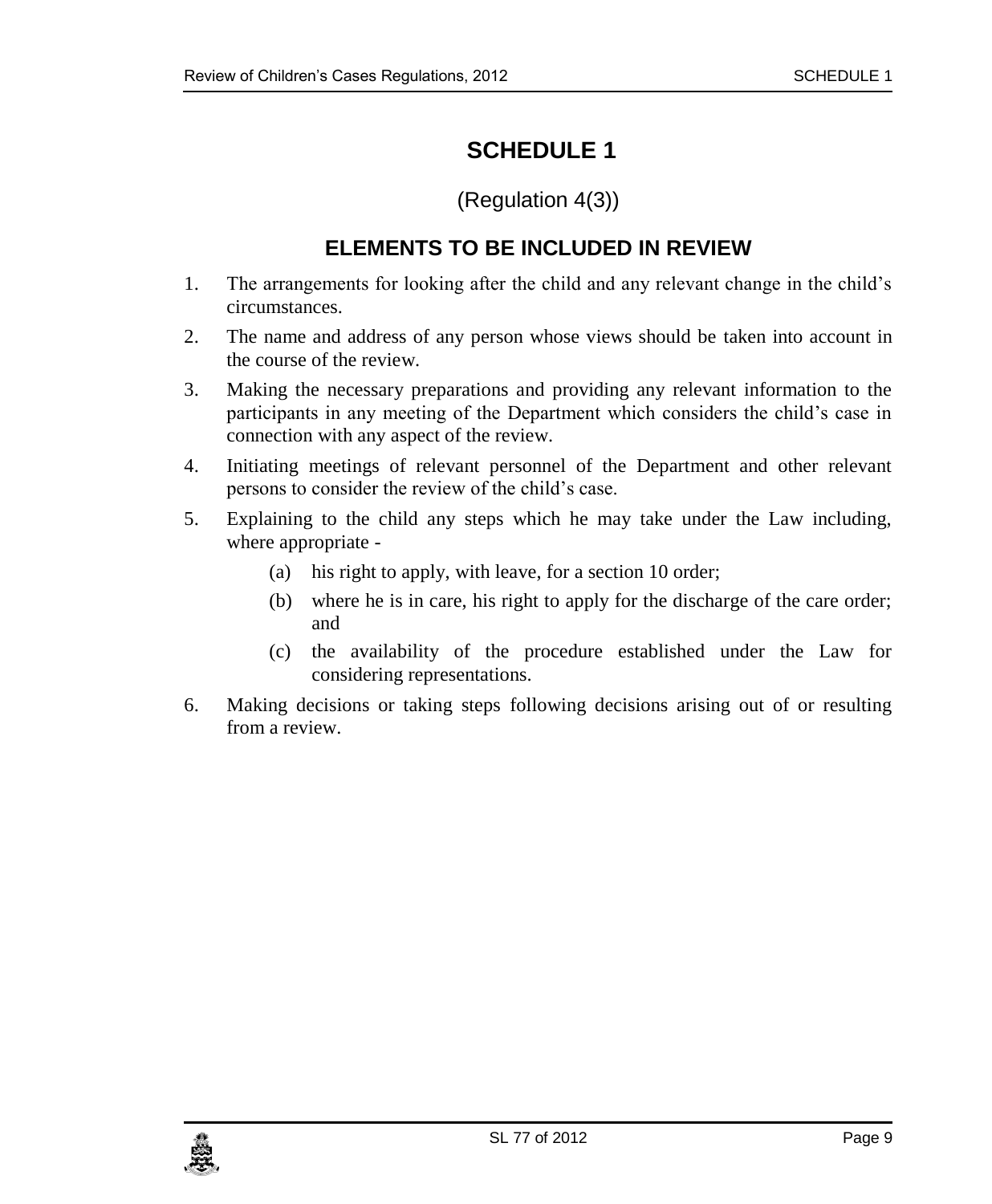# **SCHEDULE 2**

## (Regulation 5)

### <span id="page-9-1"></span><span id="page-9-0"></span>**GENERAL CONSIDERATIONS TO WHICH THE DEPARTMENT IS TO HAVE REGARD**

- 1. In the case of a child who is in care, whether an application should be made to discharge the care order.
- 2. Whether the Department should seek a change in the child's legal status.
- 3. Arrangements for contact and whether there is any need for changes in the arrangements in order to promote contact with the child's family and others so far as is consistent with his welfare.
- 4. Any special arrangements that have been made or need to be made for the child, including the carrying out of assessments either by the Department or other persons, such as those in respect of special educational needs.
- 5. Whether an independent visitor should be appointed if one has not already been appointed by the Department.
- 6. The child's educational needs, progress and development.
- 7. Whether arrangements need to be made for the time when the child will no longer be looked after or provided with accommodation by the Department.
- 8. Whether plans need to be made to find a permanent substitute family for the child.
- 9. Whether previous recommendations or plans have been carried out and if not, the reasons therefor.

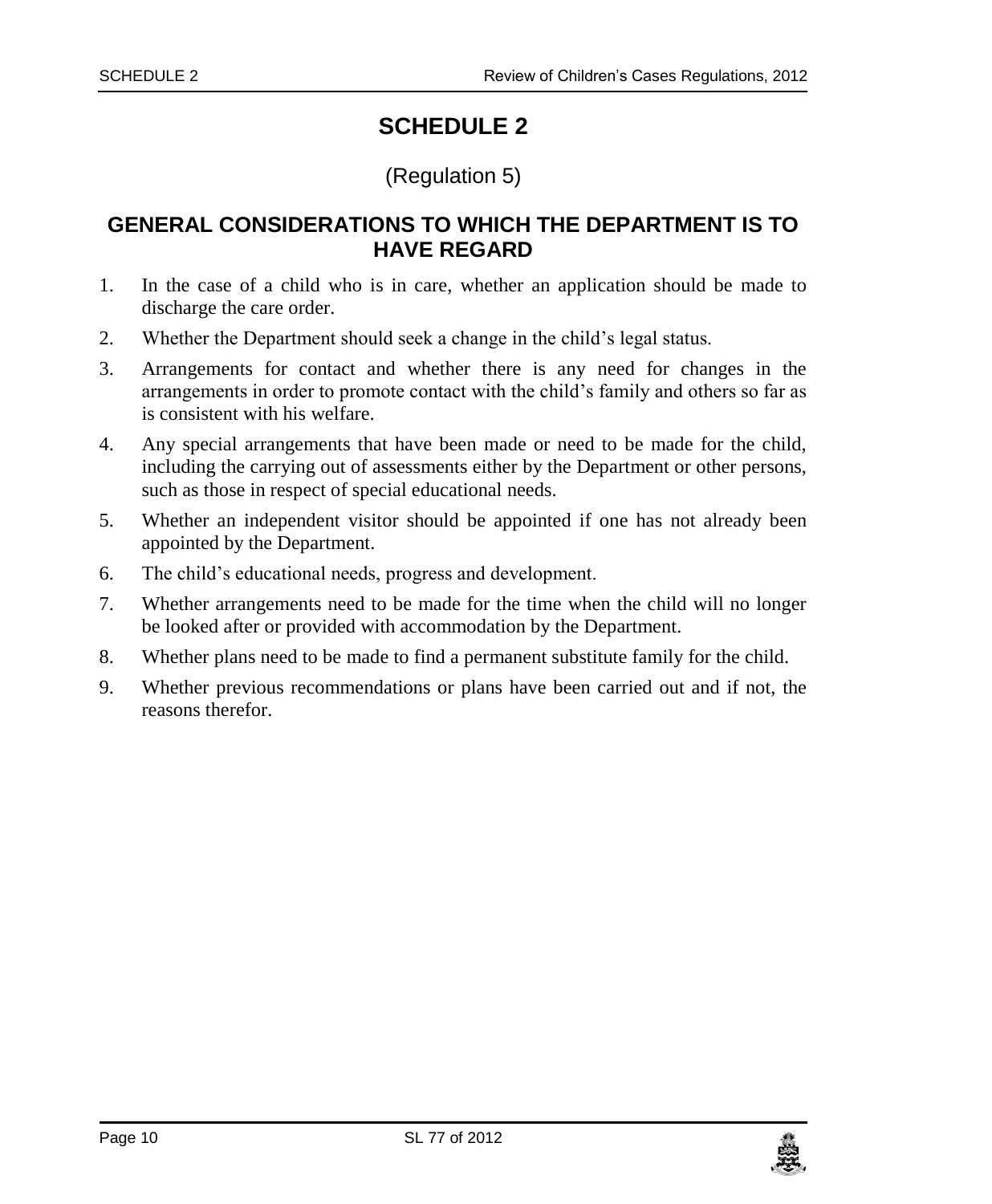# **SCHEDULE 3**

# (Regulation 5)

# <span id="page-10-1"></span><span id="page-10-0"></span>**HEALTH CONSIDERATIONS TO WHICH THE DEPARTMENT IS TO HAVE REGARD**

- 1. The child's current state of health, including his physical, emotional and mental health.
- 2. The child's health history, including, as far as practicable, his family's health history.
- 3. The effect of the child's health and health history on his development.
- 4. Existing arrangements for the child's medical, optical and dental care and treatment and health, optical and dental surveillance.
- 5. The possible need for an appropriate course of action which should be identified to assist necessary change of such care, treatment or surveillance.
- 6. The possible need for-
	- (a) preventive measures, such as vaccination and immunisation;
	- (b) screening for vision and hearing; and
	- (c) for advice and guidance on health, personal care and health promotion issues appropriate to the child's needs.
- 7. The need, if any, for any emotional, psychiatric or psychological assessment or treatment.